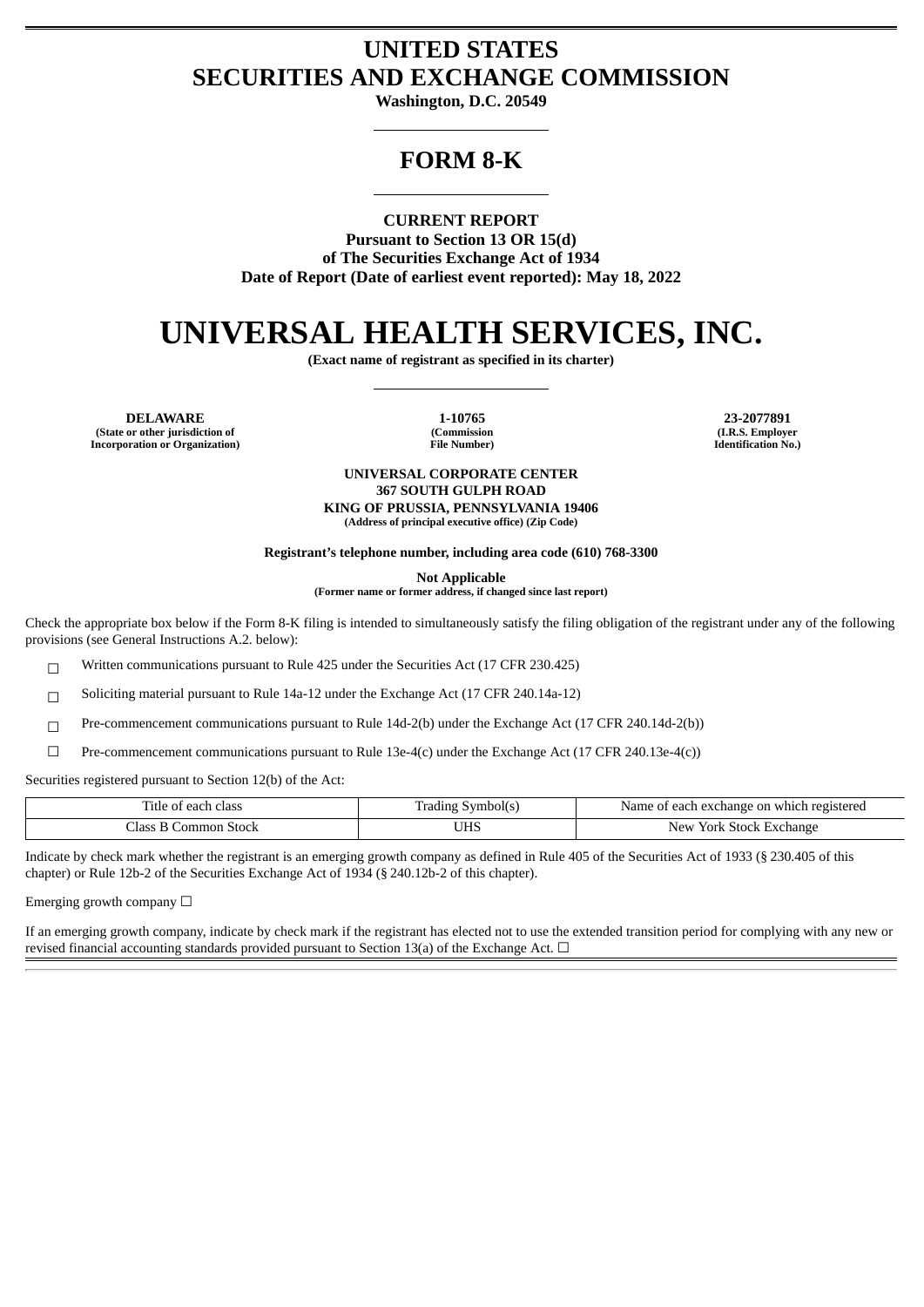#### **Item 5.07 Submission of Matters to a Vote of Security Holders.**

On May 18, 2022, the Company held its 2022 Annual Meeting of Stockholders. Due to the continuing public health impact of the COVID-19 pandemic and to support the health and well-being of our communities, employees, stockholders and other stakeholders, this year's Annual Meeting of Stockholders was conducted completely virtually via a live audio webcast.

At the Annual Meeting, the Company's stockholders: (i) voted to elect two Class II members of the Board of Directors for a three-year term scheduled to expire at the Company's 2025 Annual Meeting of Stockholders; (ii) voted to approve the amendment and restatement of the Company's 2020 Omnibus Stock and Incentive Plan; (iii) voted to ratify the selection of PricewaterhouseCoopers, LLP, as the Company's independent registered public accounting firm for the fiscal year ending December 31, 2022, and; (iv) voted against a stockholder proposal regarding majority vote standard in director elections if properly presented at the meeting. The final voting results were as follows:

#### **Proposal No. 1: Election of Directors:**

#### **Warren J. Nimetz – elected by the Class A and Class C Stockholders:**

| Votes cast in favor<br>Votes withheld<br>Broker non-votes          | 7,238,788  |  |  |  |
|--------------------------------------------------------------------|------------|--|--|--|
| Maria R. Singer – elected by the Class B and Class D Stockholders: |            |  |  |  |
| Votes cast in favor                                                | 22,474,461 |  |  |  |
| Votes withheld                                                     | 38,738,733 |  |  |  |
| Broker non-votes                                                   | 1.690.436  |  |  |  |

Uncast and the contract of the contract of the contract of the contract of the contract of the contract of the contract of the contract of the contract of the contract of the contract of the contract of the contract of the

#### **Proposal No. 2: Amendment and restatement of the Company's 2020 Omnibus Stock and Incentive Plan:**

| Votes cast in favor | 61,182,662 |
|---------------------|------------|
| Votes cast against  | 3.312.452  |
| Votes abstained     | 3.503      |
| Broker non-votes    | 175.439    |
| Uncast              |            |

#### Proposal No. 3: Ratification of the selection of PricewaterhouseCoopers, LLP, as the Company's independent registered public accounting firm for **the fiscal year ending December 31, 2022:**

| Votes cast in favor | 64,628,550 |
|---------------------|------------|
| Votes cast against  | 44.555     |
| Votes abstained     | 950        |
| Broker non-votes    | 0          |
| Uncast              | 0          |

#### Proposal No. 4: Stockholder proposal regarding majority vote standard in director elections if properly presented at the meeting:

| Votes cast in favor | 5,791,615  |
|---------------------|------------|
| Votes cast against  | 58,703,868 |
| Votes abstained     | 3.134      |
| Broker non-votes    | 175.439    |
| Uncast              |            |

As reported above, at the Annual Meeting of Stockholders of the Company held on May 18, 2022, Maria Singer was elected as a Class II Director for a term expiring in 2025 by a plurality of the votes cast by the holders of Class B and Class D Common Stock. The Board noted that more votes were withheld than were cast in favor of her election and discussed the implications of that vote. The Board believes, based on public recommendations of ISS, one of the largest proxy advisory firms, which are followed by many institutional stockholders, that the withhold vote was mainly made as an indication of ISS's dissatisfaction with certain governance policies of the Company and not because of any specific objection to Ms. Singer. Ms. Singer has served on the Board for less than three years, adds diversity and financial expertise to the Board and is a valuable member of the Board. In light of those facts, the Board is pleased that Ms. Singer will remain as a member of the Board.